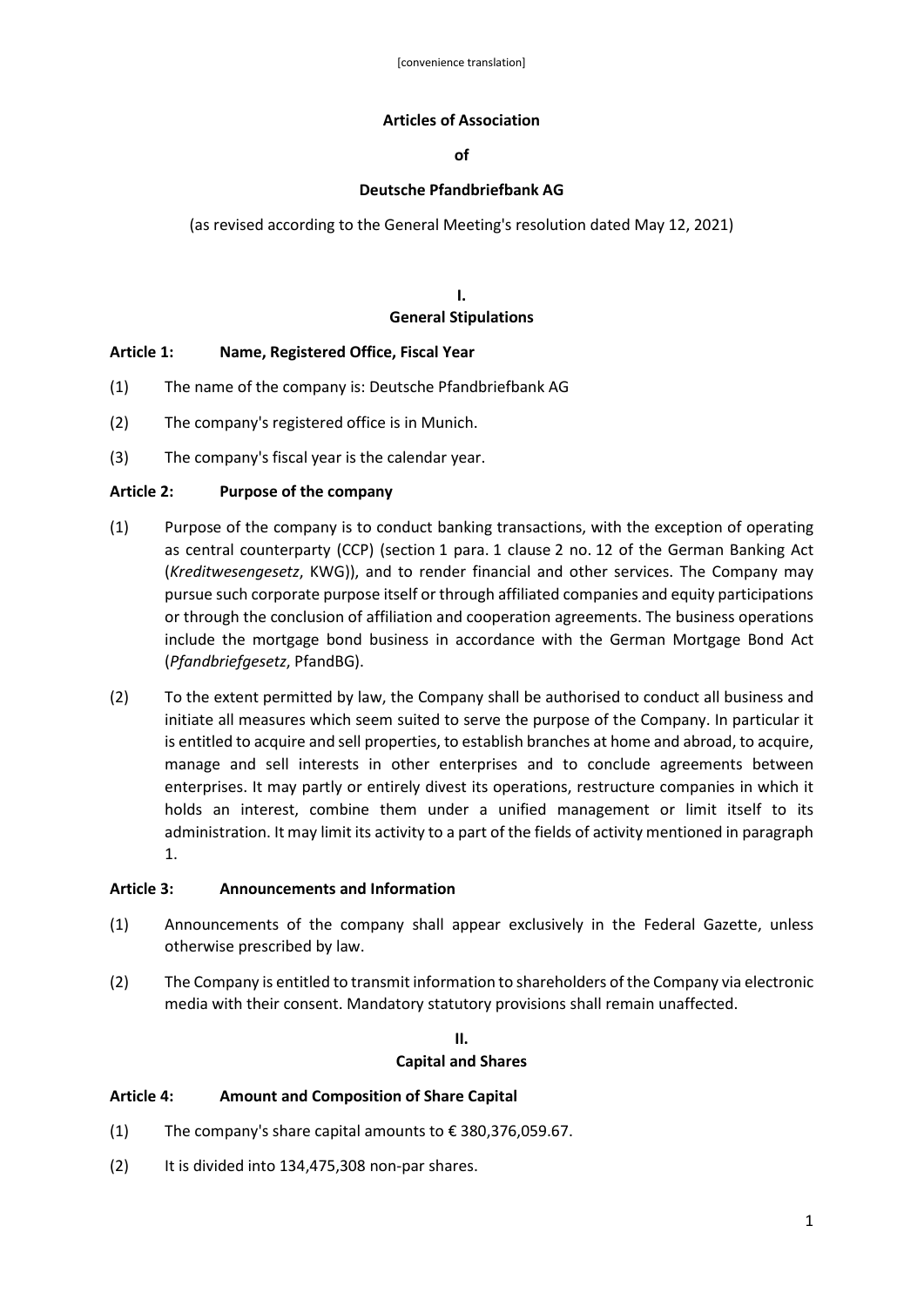- (3) The shares are bearer shares.
- (4) Authorised Capital 2020/I

The Management Board is authorized, subject to the approval of the Supervisory Board, to increase the Company's share capital until 27 May 2025 by up to a total maximum amount of EUR 114,112,817.90 by issuing new no-par value shares against contributions once or several times (Authorized Capital 2020/I). The shareholders must generally be granted a subscription right; the statutory subscription right may also be granted in such a way that the new shares are acquired by one or more credit institutions or companies equivalent to credit institutions pursuant to section 186 para. 5 sentence 1 of the AktG with the obligation to offer the shares to the Company's shareholders for subscription. However, the Management Board is authorized, subject to the approval of the Supervisory Board, to exclude the shareholders' subscription right in the following cases:

- to exclude the subscription right for fractional amounts;
- to issue shares to members of the Management Board, members of the management or to employees of the Company or its group companies within the meaning of section 18 para. 1 of the AktG up to a pro-rata amount of the share capital of EUR 2,852,820.44. If shares are to be issued to members of the Company's Management Board, the power to decide lies with the Supervisory Board.

If shares are issued to members of the Management Board, members of the management or to employees of the Company or its group companies within the meaning of section 18 para. 1 of the AktG against for cash contributions under exclusion of the subscription right of the shareholders, the pro-rata amount of the share capital attributable to them must not exceed 0.75% of the Company's share capital existing at the time of the resolution by the Annual General Meeting. When calculating the aforementioned 0.75% limit, the pro-rata amount of the share capital has to be taken into account that is attributable to shares issued or sold during the term of this authorization under another authorization to members of the Management Board, members of the management or employees of the Company or its group companies within the meaning of section 18 para. 1 of the AktG against contributions in cash or in kind under exclusion of the subscription right of the shareholders.

The Management Board is authorized to specify the further conditions of the capital increase and its implementation.

The Supervisory Board is authorized to amend the wording of the Articles of Association after complete or partial implementation of the share capital increase by use of the Authorized Capital 2020/I and after the expiration of the authorization period.

(4a) Authorized Capital 2020/II

The Management Board is authorized, subject to the approval of the Supervisory Board, to increase the share capital of the Company until 27 May 2025 by up to a total maximum amount of EUR 38,037,605.96 by issuing new no-par value shares against contributions in cash or in kind once or several times (Authorized Capital 2020/II). The shareholders must generally be granted a subscription right; the statutory subscription right may also be granted in such a way that the new shares are acquired by one or more credit institutions or companies equivalent to credit institutions pursuant to section 186 para. 5 sentence 1 of the AktG with the obligation to offer the shares to the Company's shareholders for subscription. However, the Management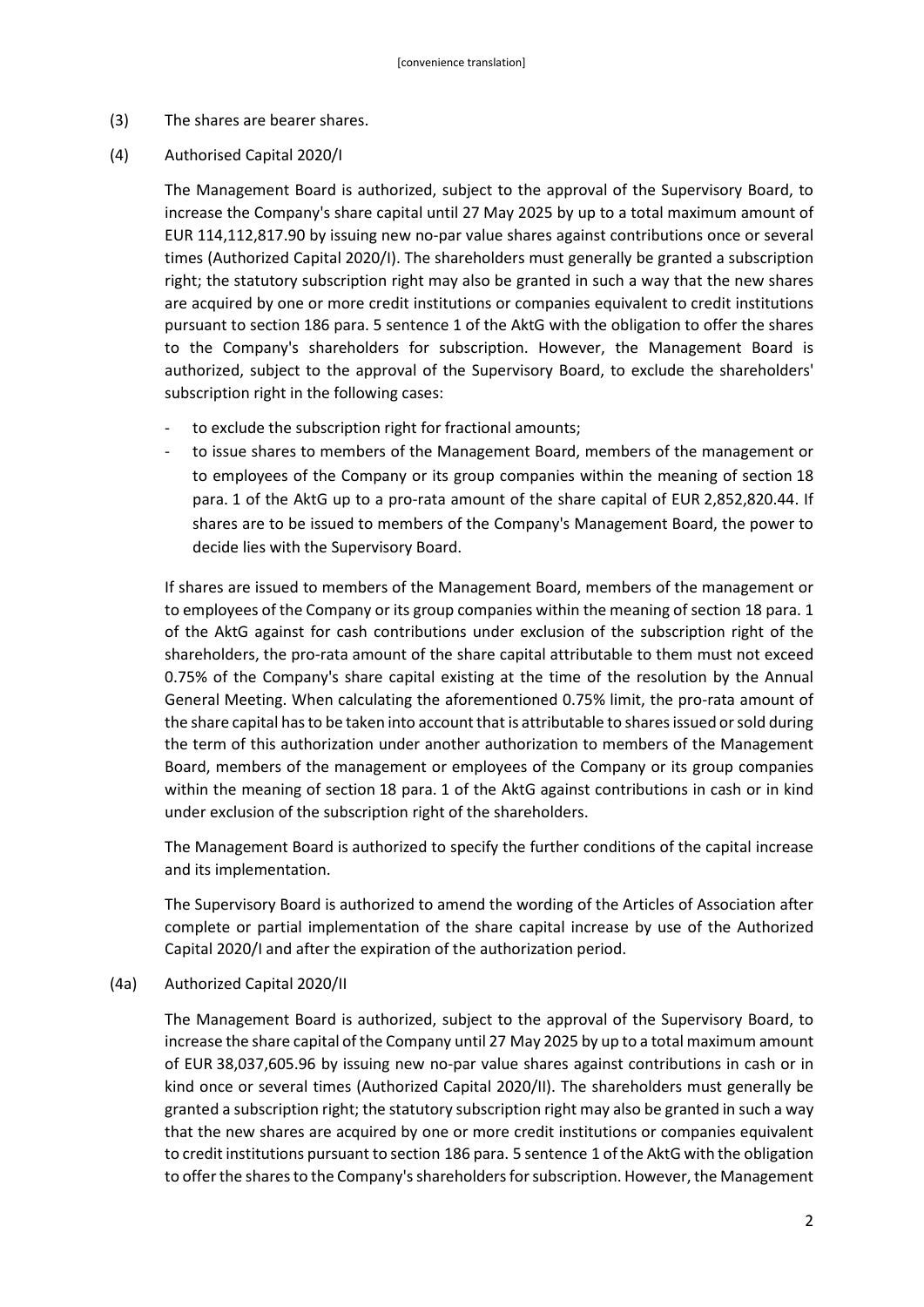Board is authorized, subject to the approval of the Supervisory Board, to exclude the shareholders' subscription right in the following cases:

- to exclude the subscription right for fractional amounts;
- to the extent necessary, to grant to holders or creditors of conversion or option rights issued or still to be issued by the Company or its group companies within the meaning of section 18 para. 1 of the AktG a subscription right in the amount in which they would be entitled to such right after exercising the conversion or option right or after fulfilling the respective conversion or option obligation;
- to increase the share capital against contributions in kind;
- in the case of capital increases against contributions, if the issue price of the new shares is not significantly lower than the stock exchange price for shares of the Company at the time the issue price is determined. The shares issued on the basis of this authorization under exclusion of subscription right pursuant to sections 203 para. 1, 186 para. 3 sentence 4 of the AktG must not, in total, exceed 10% of the Company's share capital at the time this authorization takes effect or - if this value is lower - at the time this authorization is exercised. When calculating the aforementioned 10% limit, the pro-rata amount of the share capital has to be taken into account which is attributable to shares to be issued during the term of this authorization to service conversion or option rights or conversion or option obligations arising from bonds or profit participation rights issued in analogous application of section 186 para. 3 sentence 4 of the AktG under exclusion of the subscription right or the pro-rata amount of the share capital attributable to shares issued during the term of this authorization under simplified exclusion of the subscription right pursuant to or in analogous application of section 186 para. 3 sentence 4 of the AktG or attributable to shares sold after repurchase.

The pro-rata amount of the share capital attributable to shares issued against contributions in cash or in kind under exclusion of the shareholders' subscription right must not, in total, exceed 10% of the Company's share capital existing at the time of the resolution by the Annual General Meeting. Subject to any new authorization on exclusion of subscription right to be resolved by a subsequent General Meeting, when calculating the aforementioned 10% limit, those shares have to be taken into account that are issued during the term of this authorization under another authorization under exclusion of the subscription right or to which financial instruments with conversion or option rights or obligations relate that are issued during the term of this authorization under another authorization under exclusion of the shareholders' subscription right.

If shares are issued to members of the Management Board, members of the management or employees of the Company or its group companies within the meaning of section 18 para. 1 of the AktG under exclusion of the shareholders' subscription right against contribution in kind by contributing claims for variable remuneration components, gratuities or similar claims against the Company or its group companies, the Management Board may only make use of the authorization up to a total maximum amount of 0.75% of the share capital existing at the time of the resolution by the Annual General Meeting. This 0.75% limit shall include the proportionate amount of the share capital attributable to shares issued or sold to members of the Management Board, members of the management or employees of the Company or its group companies within the meaning of section 18 para. 1 of the AktG in return for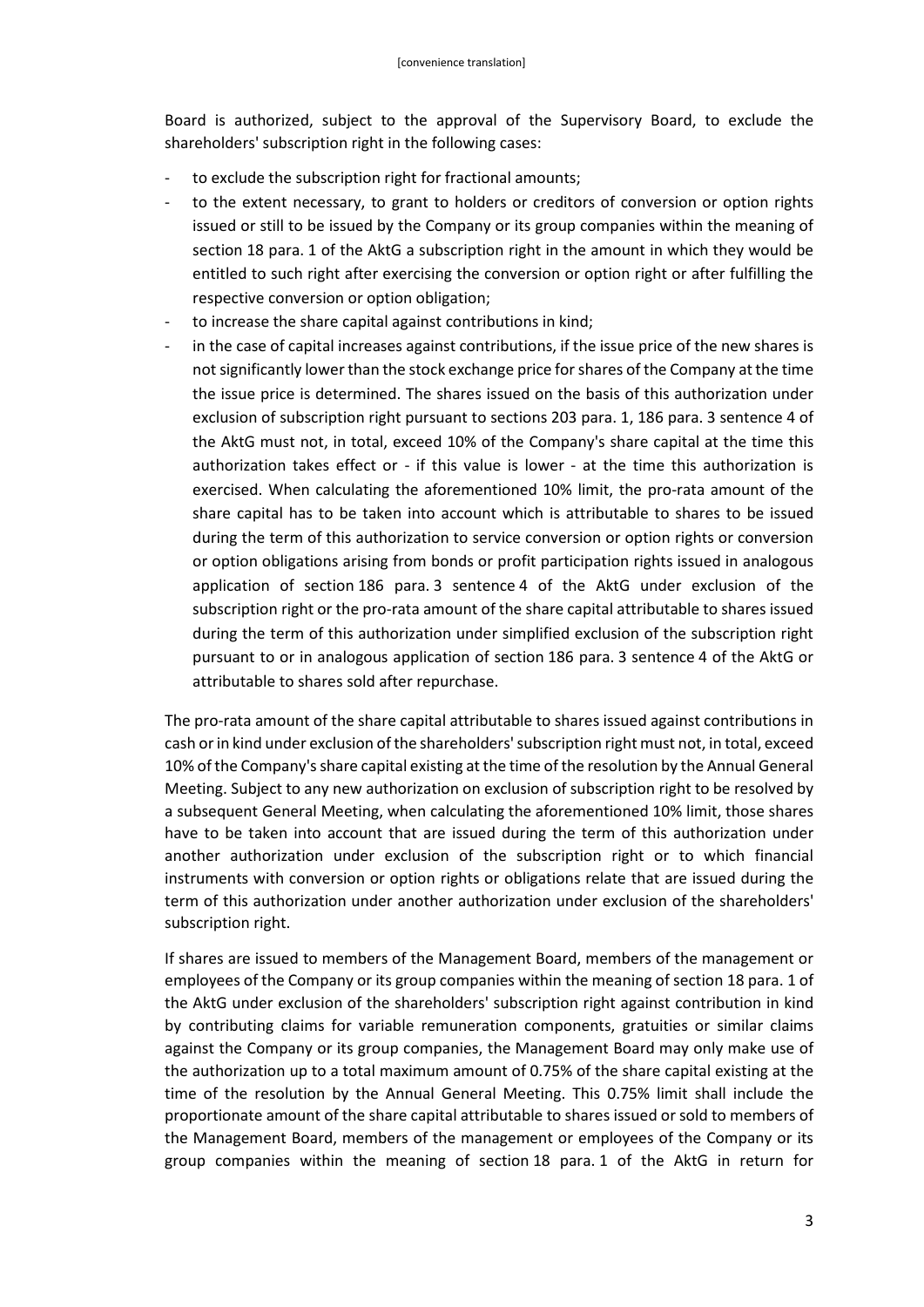contributions in cash or in kind under the exclusion of the subscription right of the shareholders during the term of the authorization under another authorization.

The Management Board is authorized to specify the further conditions of the capital increase and its implementation.

The Supervisory Board is authorized to amend the wording of the Articles of Association after complete or partial implementation of the share capital increase by use of the Authorized Capital 2020/II and after the expiration of the authorization period.

(5) The Management Board is authorised, subject to Supervisory Board approval, to determine the further content of rights arising under shares and the conditions of the issue of shares according to the capital measures provided in this article 4 of the Articles of Association.

### **Article 5: Shares**

- (1) Global certificates may be issued. Shareholders' claims to be issued with share certificates shall be excluded, unless such certificates are required under the regulations of a stock exchange on which the share is listed.
- (2) When new shares are issued, the Company may determine a distribution of profits deviating from section 60 para. 2 clause 3 of the AktG for these shares.
- (3) For signatures on shares and interim certificates, a facsimile signature by the Management Board shall suffice. The form and content of share certificates and of dividend coupons and renewal coupons shall be determined by the Management Board, subject to approval by the Supervisory Board, unless legally required otherwise.

### **III.**

### **Constitution of the Company**

## **1. The Management Board (***Vorstand***)**

### **Article 6: Composition, Procedural Rules and Approval Requirements**

- (1) The Management Board shall consist of at least two members. The Supervisory Board shall determine the number of members of the Management Board, their appointment, the revocation of their appointment, and their employment contracts.
- (2) The Management Board shall decide on procedural rules by unanimous resolution of all members of the Board, subject to approval or authorisation by the Supervisory Board, unless the Supervisory Board shall decide on procedural rules for the Management Board.
- (3) In its procedural rules, the Supervisory Board shall determine the transactions for which the Management Board shall require the Supervisory Board's approval. Beyond its procedural rules, the Supervisory Board may determine which other kinds of business transactions require its approval.

### **Article 7: Representation**

The Company shall be represented by two members of the Management Board or by one member of the Management Board together with one *Prokurist* [company officer with full power of attorney].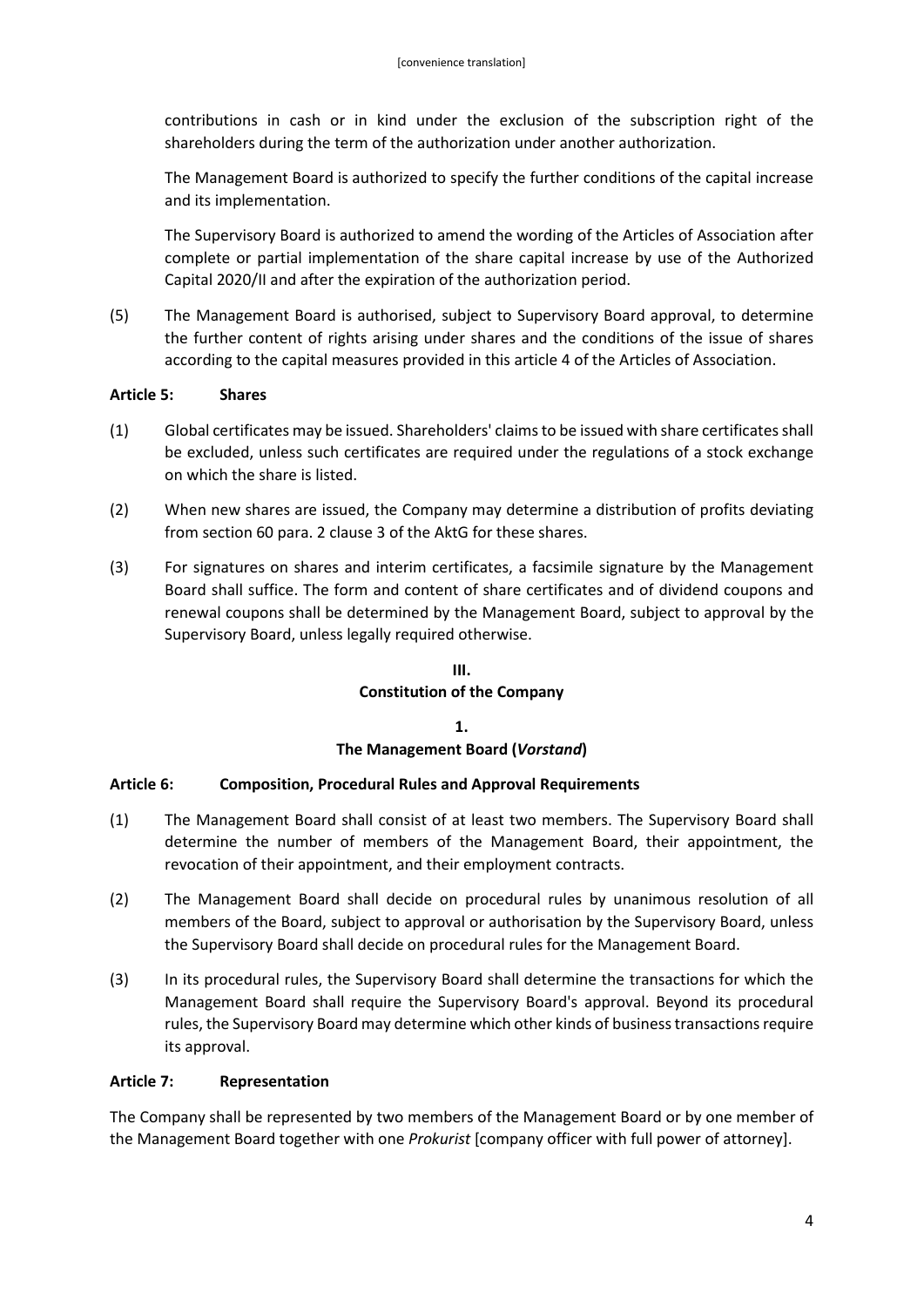## **Supervisory Board (***Aufsichtsrat***)**

## **Article 8: Composition, Term of Office and Rules of Procedure of the Supervisory Board**

- (1) The Supervisory Board shall consist of nine members. Six members shall be elected by the shareholders in accordance with the provisions of the AktG, three members shall be elected by the employees in accordance with the One-Third Participation Act.
- (2) Members of the Supervisory Board are elected for the period ending with the close of the General Meeting which approves the actions of the Supervisory Board (*Entlastung*) during the fourth business year after the commencement of their term of office, unless the General Meeting determines a shorter term of office for all or individual members of the Supervisory Board at the time of their election. The fiscal year in which the term of office begins is not counted. Re-election is permitted. Members filling vacancies are elected for the remaining term of office of the retiring member.
- (3) For each member of the Supervisory Board it has to elect, the General Meeting may appoint an alternate member who shall replace retiring members of the Supervisory Board in a sequence to be determined at the time of the election.
- (4) Any member of the Supervisory Board and any alternate member may resign, even without cause, by giving one month's written notice to the Chairman of the Supervisory Board or to the Management Board. The Chairman of the Supervisory Board, or, in the event of his resignation, the Chairman's deputy, may waive above period of notice.
- (5) The Supervisory Board shall establish its procedural rules according to legal provisions and these Articles of Associations.

### **Article 9: Responsibilities and Powers of the Supervisory Board**

- (1) The Supervisory Board shall have all responsibilities and powers assigned to it by law, by the Articles of Association or otherwise. In particular, it shall supervise and advise the Management Board in its management of the company.
- (2) The Management Board shall report to the Supervisory Board on an ongoing basis, to the extent provided by law and the procedural rules of the Supervisory Board and the Management Board.
- (3) The Supervisory Board shall be authorised amend the Articles of Association provided such amendments affect only the wording.

### **Article 10: Chairman of the Supervisory Board**

- (1) Immediately after the General Meeting at which all the shareholder-appointed representatives to the Supervisory Board are newly elected, the Supervisory Board shall elect a chairman and one or several deputies among their midst in a meeting requiring no special invitation.
- (2) If either the Chairman or one of the deputies shall retire, the Supervisory Board shall promptly elect a successor for the remaining term of office. If a deputy chairman retires, the prompt election of a successor for the remaining term of office shall be required only if otherwise the Supervisory Board would no longer have any deputy chairman. The same applies in the event that the Supervisory Board member concerned does not retire from the Board but only from his office as chairman or deputy chairman.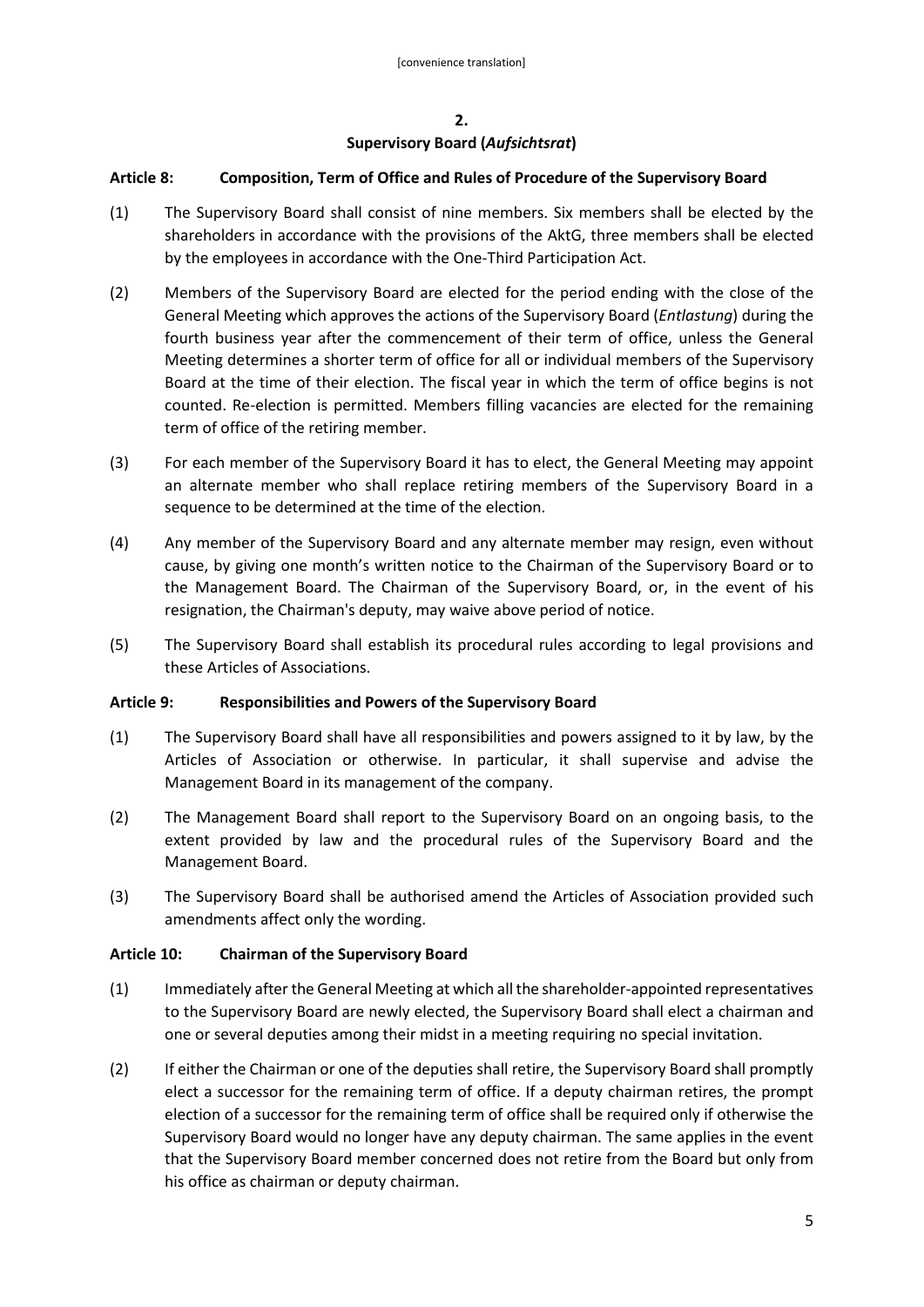(3) If the Chairman of the Supervisory Board and his deputy are both unable to exercise their office, the shareholders' representative most senior in years shall take the chair in general and during meetings.

### **Article 11: Remuneration for the Supervisory Board**

(1) The members of the Supervisory Board receive a fixed compensation payable after the end of each financial year. The annual remuneration amounts to EUR 35,000.00 for the individual member, EUR 80,000.00 for the chairman of the Supervisory Board and EUR 50,000.00 for the deputy chairman.

For membership in the Supervisory Board's audit committee and the risk management and liquidity strategy committee, the individual member receives an additional remuneration of EUR 15,000.00 per committee membership per year and the respective chairperson of the committee receives additional compensation of EUR 30,000.00 per committee chair.

For membership in other committees of the Supervisory Board, the individual member receives an additional remuneration of EUR 10,000.00 per committee membership per year and the respective chairperson of the committee receives additional compensation of EUR 20,000.00 per committee chair.

In addition, at the end of each financial year, the members of the Supervisory Board receive a meeting fee of EUR 500.00 for each meeting of the Supervisory Board or a committee of the Supervisory Board in which the members of the Supervisory Board participate.

The members of the Supervisory Board receive their compensation and their attendance fees plus statutory sales tax. Furthermore, the members of the Supervisory Board receive compensation for their reasonable out-of-pocket expenses.

Supervisory Board members who only belong to the Supervisory Board and/or a Supervisory Board committee for part of the financial year receive a pro rata remuneration. The annual fee will be calculated on a daily basis, including the day on which the mandate begins or ends.

The regulation according to this paragraph 1, which was revised by resolution of the Annual General Meeting on 12 May 2021, applies for the first time to the remuneration to be paid for the 2021 financial year.

(2) The Company may take out a liability insurance in favour of the members of the Supervisory Board up to an amount covered of € 200 million of annual aggregate liability which shall cover the legal liability arising from their activity for the Supervisory Board (including activity in committees of the Supervisory Board) and any legal liability for executive functions of the Supervisory Board members in subordinate affiliates. The costs of this insurance shall be borne by the Company.

### **Article 12: Committees**

The Supervisory Board may form additional committees from among its members and, to the extent permitted by law, delegate decision-making powers to them.

### **Article 13: Meetings and Resolutions**

(1) The Supervisory Board shall hold at least two meetings per calendar half-year.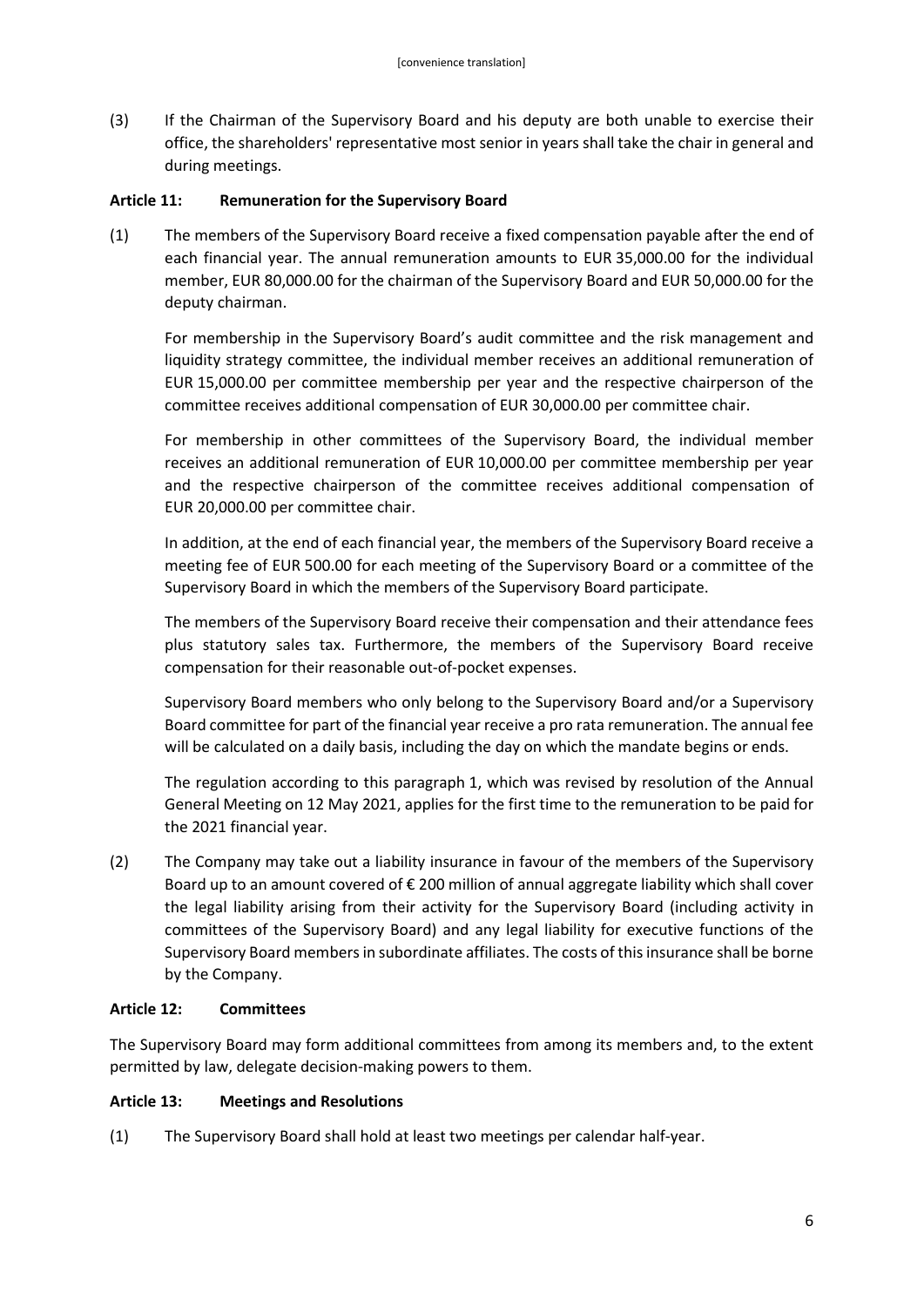- (2) The Supervisory Board shall have a quorum if at least half its members take part in a resolution. A Supervisory Board committee shall have a quorum if half of its members, however, at least three members, take part in its resolutions.
- (3) The resolutions by the Supervisory Board and its committees are adopted by simple majority of the votes cast, unless other majorities are prescribed by law.
- (4) The Supervisory Board and its committees shall be represented by the Chairman acting on behalf of the Supervisory Board.
- (5) In all other respects the Supervisory Board shall govern its own internal organisation, regarding, but not limited to, its convention and form of resolution.

#### **3. The General Meeting (***Hauptversammlung***)**

### **Article 14: Place, Convention, Participation**

- (1) The General Meetings of the Company may take place at its registered office, or in another German city which has a stock exchange, or in a German city with more than 100,000 inhabitants.
- (2) An ordinary General Meeting shall be held within the first eight months of each fiscal year.
- (3) The General Meeting shall be convened by the Management Board, reserving the rights by the Supervisory Board and a minority of shareholders to convene a General Meeting, as provided by the law.
- (4) The General Meeting shall be convened at least thirty days prior to the day of the General Meeting, unless the law provides for another period. This period of convention shall be extended by the days of the registration period (article 14 para. 5 of these Articles of Association).
- (5) All shareholders who, at least six days prior to the General Meeting, register with the Company or any other depository mentioned in the announcement to convene the General Meeting to attend the meeting, providing evidence that they hold shares, are entitled to attend the General Meeting and to exercise voting rights. Registration requires text form and must be in German or English. Proof of shareholding must be provided by the last intermediary in text form in German or English; the proof must refer to the beginning of the  $21<sup>st</sup>$  day before the Annual General Meeting.
- (6) The voting right may be exercised by proxy. The proxy may also be a proxy appointed by the Company. If the power of attorney is not granted pursuant to section 135 of the AktG, the power of attorney must be issued and proven in text form. The details of the granting and proving of the power of proxy to the Company will be announced together with the convening of the General Meeting.
- (7) The Management Board may provide that the shareholders may take part in the General Meeting also without being present at its venue and without a proxy and may exercise all of their rights, or individual ones, in whole or in part by means of electronic communication. It may regulate the extent and procedure in detail. If the Management Board makes use of this authorization, further details are to be communicated in the announcement to convene the General Meeting.